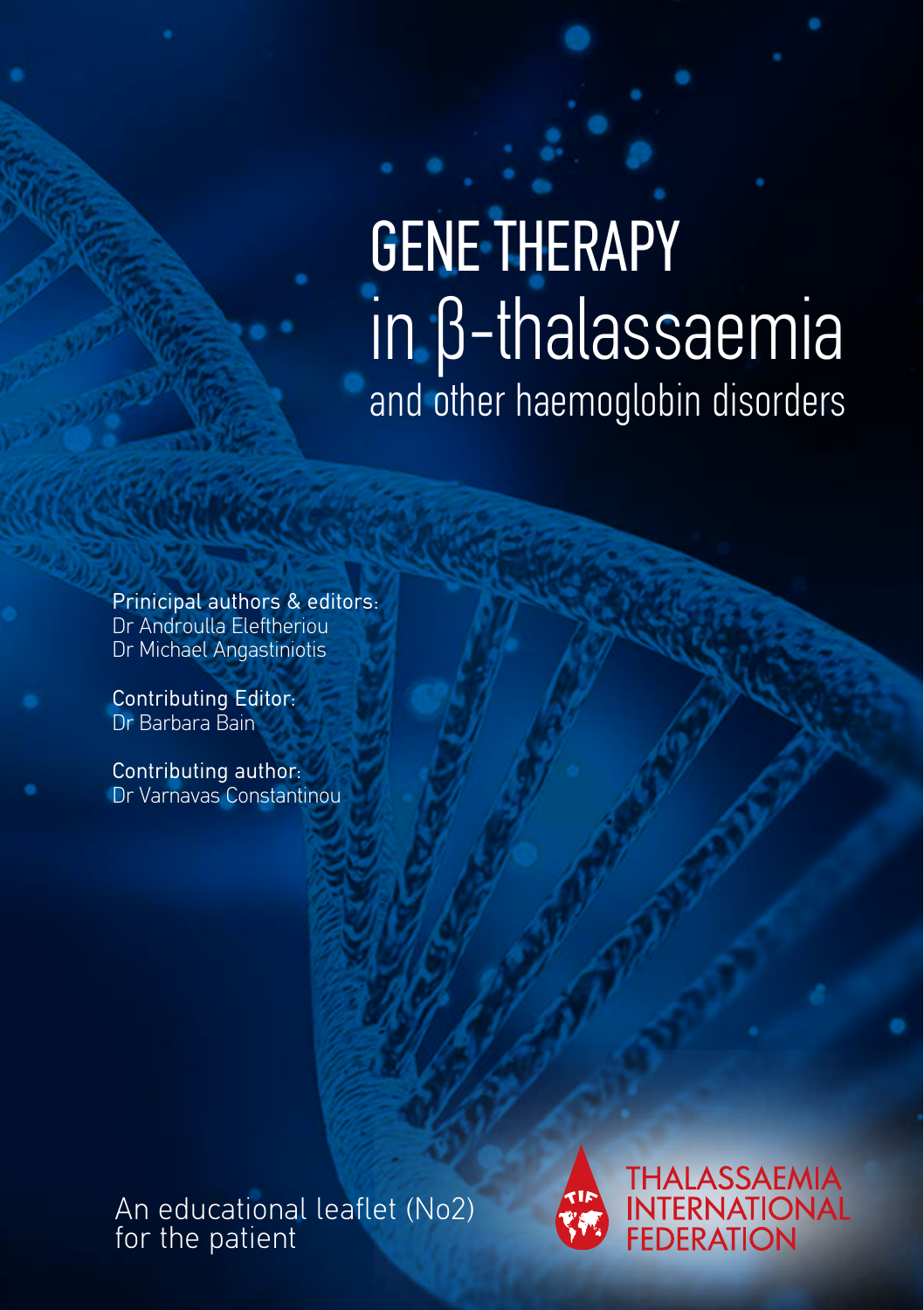A. Eleftheriou, Executive Director Thalassaemia International Federation

M. Angastiniotis, Medical Advisor Thalassaemia International Federation

Gene Therapy

V. Constantinou, Consultant Haematologist (Greece)

B. Bain, Professor of Diagnostic Haematology (United Kingdom)

### Gene Therapy in β-thalassaemia

An educational leaflet for the patient

#### Introduction

Recent developments in gene therapy for β-thalassaemia have brought hope that multitransfused β-thalassaemia patients will, in the very near future, have a chance and a choice for a one-time final cure and a life without the need for treatment.

For some years now, gene therapy has been seen as a great promise for the cure of several serious diseases and in particular for genetic disorders.

Some of the most successful gene therapy products to date for hereditary genetic disorders, include those for primary immunodeficiencies where gene therapy has already been shown to be a life-saving, life-extending treatment leading to dramatic improvements in health and quality of life. Inherited retinal diseases, spinal muscular atrophy and haemophilia constitute other examples. This gives substantial hope for future progress in treatment of many other genetic conditions.

Despite these advances, gene therapy has not yet delivered as many clinically available treatments as expected. During recent years, however, the number of ongoing gene therapy clinical trials has increased rapidly and patients all over the world are very excited and filled, on the one hand, with optimism and hope and on the other hand with concerns on the effectiveness, safety and accessibility just to mention they key ones.

"Patients and patient organisations are amongst the keenest advocates for research and development in gene therapy. Their benefit is not in getting a scientific degree or title, earning money or even being on the news. Their benefit is in improving health and overcoming a life-threatening disease, in cure rather than care"

(EGAN, Gene Therapy and Ethics: the Patient View, A tool for public dialogue, July 2009).

This leaflet, created by the Thalassaemia International Federation (TIF) with the support and guidance of TIF's medical expert doctors, aims to strengthen the knowledge and understanding of thalassaemia patients across the world on most aspects relevant to gene therapy. It is noted however that some aspects still cannot be publicly disclosed, whilst others require post-authorisation data for an adequate time period before accurate and definitive conclusions can be made.

Through this leaflet, every possible effort is made by TIF to clarify, with the support of its scientific/medical advisors, as far as possible, the steps in the process leading to this new radical therapy and answer as many questions as possible and to the extent possible at this point in time. Already many questions have been raised by patients from across the world through TIF's global survey on patients' perspective regarding gene therapy.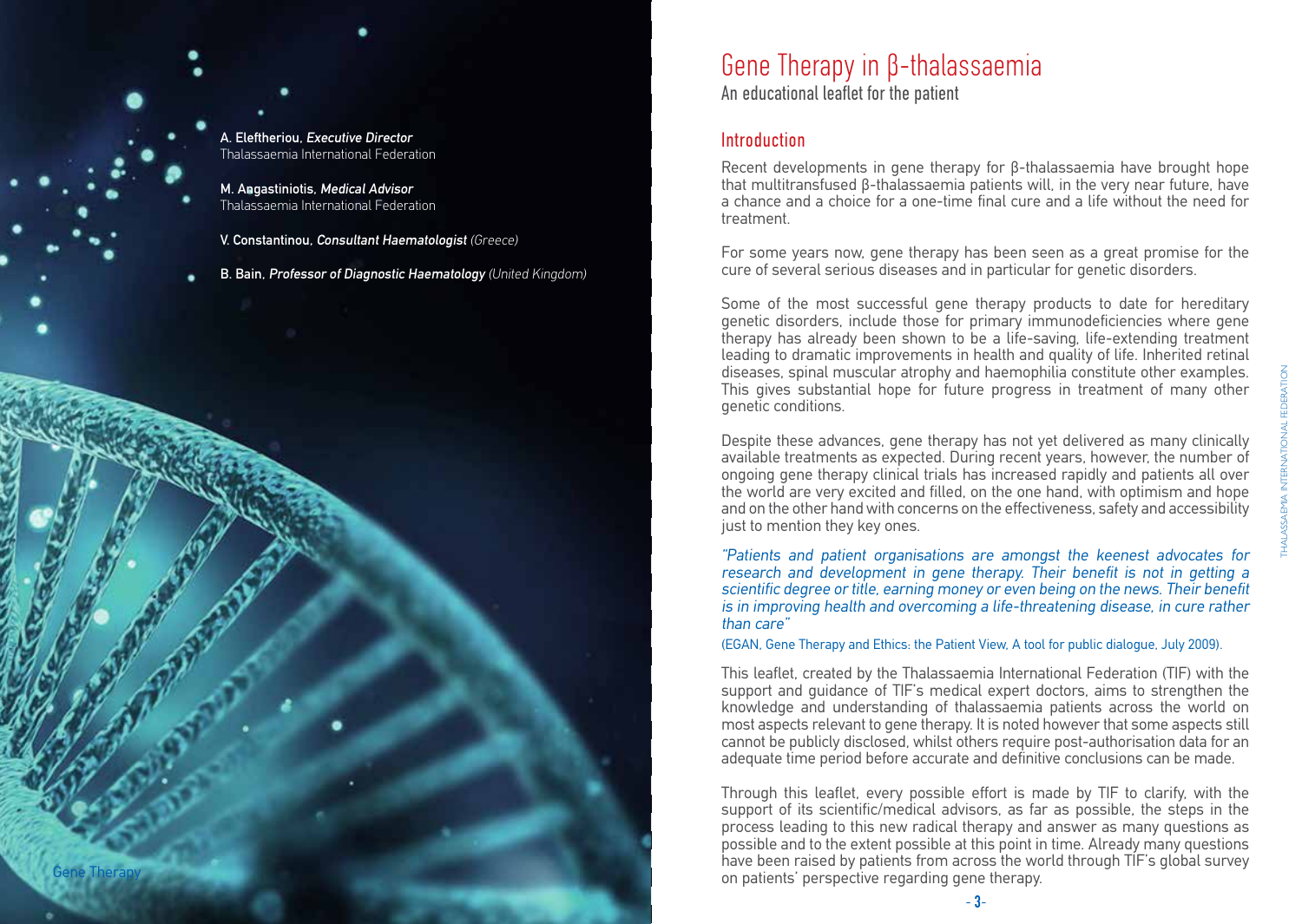### Gene Therapy in β-thalassaemia

A number of gene therapy approaches for the cure of thalassaemia have developed through the decades, particularly in the last 20 years. Some have reached various stages of development and are in the context of investigational work in the form of clinical trials

One of these however, developed by Bluebird Bio Inc, a clinical-stage biotechnology company, has recently completed successfully all the phases of clinical trials as defined by the European regulatory body - the European Medicines Agency (EMA). Its product, ZYNTEGLO™ received, on 29<sup>th</sup> March 2019, a positive opinion or a recommendation from EMA for final approval and was granted, on the 3<sup>rd</sup> of June 2019, marketing authorization by the European Commission. Patients and families can use this leaflet as a guide for further relevant discussions with their treating physicians.

#### Disease genetic background

Homozygous β-thalassaemia or thalassaemia major is a genetic disorder of the blood caused by the inheritance<sup>1</sup> of two mutated (defective, non-functional)  $β$ -globin genes<sup>3</sup> (one from each parent). As a result of this genetic defect, the body can only produce little or no normal adult haemoglobin (HbA), the vital oxygen carrying protein of the body.

The patient with this genetic defect  $Beta_2$ can only survive through extensive multidisciplinary support and care including mainly lifelong regular blood transfusions of donated red blood cells (RBCs), containing healthy Hb. Furthermore, as transfused RBCs complete their lifecycle in the blood and break down (a normal biological process of the body), they release their Hb with its iron. Thus, in addition, these patients Alpha need lifelong daily iron chelation therapy



to remove this excess iron which causes, if left unaddressed, severe damage to vital organs of the body leading to high rates of morbidity and early death.

As far as radical cures are concerned, until very recently, the only approved treatment for the cure of β-thalassaemia was to give patients stem cells from the bone marrow of a healthy donor, a procedure known as bone marrow transplantation (BMT)2 or haematopoietic stem cell transplantation (HSCT) (described more extensively in the relevant TIF Educational Leaflet<sup>3</sup>). The best results, however, using this approach can be achieved when the donor is a fully-matched sibling<sup>4</sup>, A fully-matched sibling donor is available to no more than 30% of patients in any country. Approaches that use other types of donors (alternative donors), aiming to extend the percentage of patients accessing BMT with successful outcomes, are still very limited and confined to very few BMT reference centres.

Gene therapy has been a long awaited dream of the global thalassaemia patients' community and constitutes the other approach for a radical cure, independent of the restrictions or possible side effects involved with BMT, but of course carrying its own concerns and challenges that need to be thoroughly discussed between medical experts and patients.



### **What is gene therapy?**

Background: gene therapy has been studied for various genetic diseases since the 1980s. More than 1,800 gene therapy trials have been conducted since then. Extended gene therapy clinical trials in β-thalassaemia were approved in 2012.

It is an approach, as previously mentioned, that aims to cure genetic diseases by replacing or correcting (editing) the defective or non-functional gene in the patient's DNA. In the case of β-thalassaemia, a defect (mutation) in the β-globin gene results in the decrease or absence of haemoglobin the vital oxygen carrying protein of the body. If this gene is replaced by a functional one, then it is anticipated that haemoglobin production will be restored and consequently the patient's red blood cells will have normal function.

<sup>&</sup>lt;sup>1</sup> When both parents are carriers of the thalassaemia trait, they have 25% chance in every pregnancy of having a child with thalassaemia. To avoid having an affected child, couples can get tested or screened for thalassaemia trait before they decide to have a family. The thalassaemia trait can be detected through a simple blood test.

<sup>2</sup> Bone marrow transplantation is also referred to as allogeneic HSCT because it uses stem cells from an "allo" (Greek for "other") donor. Gene Therepy, on the other hand, which uses treated stem cells from the patient him/herself which are returned to the patient in an autologous transplant (''auto'' is Greek for ''self'') <sup>3</sup> TIF Educational Leaflet No 1: 'Bone Marrow Transplantation in β-thalassaemia'

<sup>4</sup> A fully-matched sibling donor is a brother or a sister of the patient whose cells have the same HLA

characteristics as those of the patient. HLAs are proteins found on the surface of almost all cells of the body.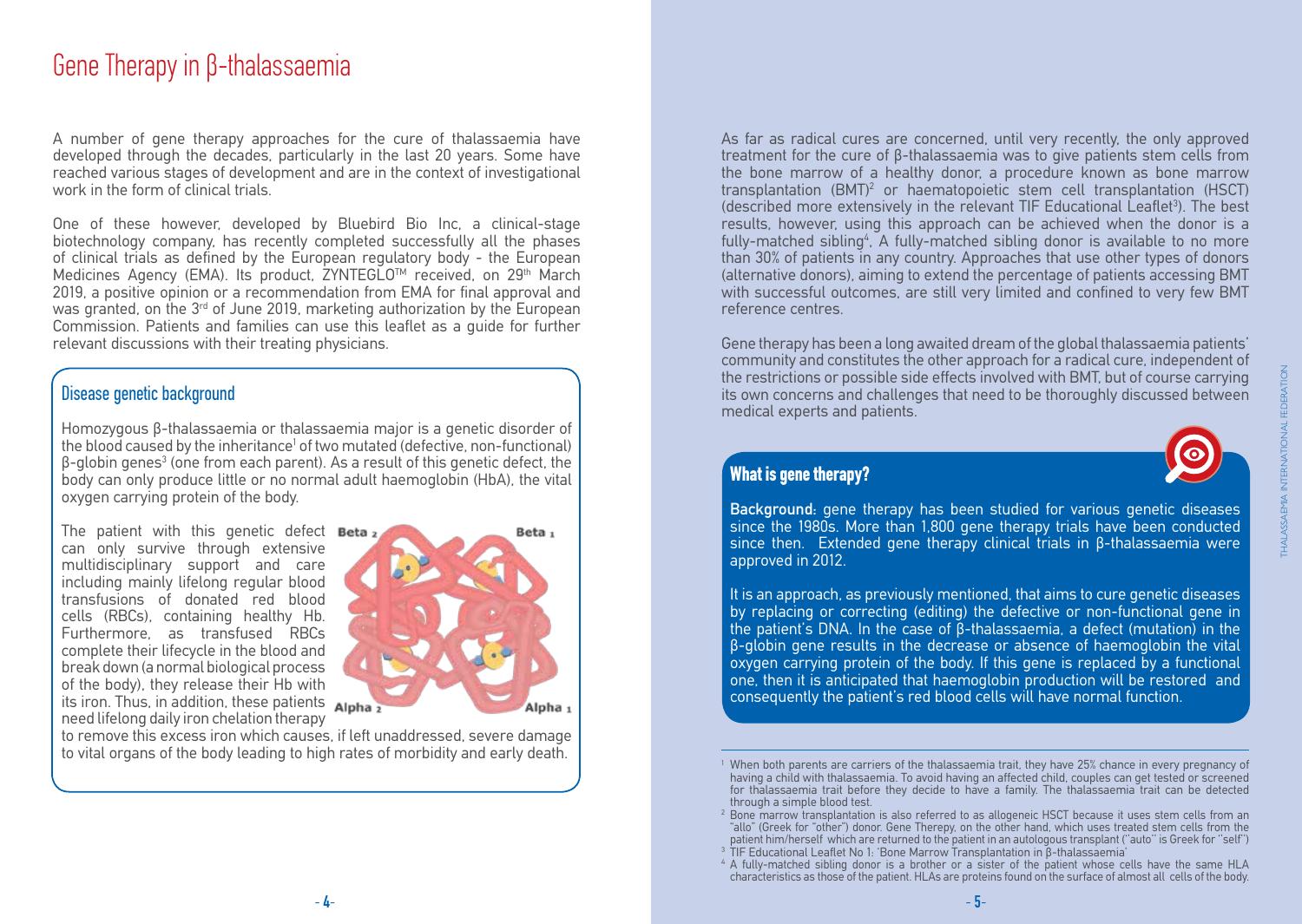Below is a simplified description of the process:

1. Blood harvest from the patient: blood forming or stem cells derived from the marrow of the bones (their natural "home") of the patient are harvested from peripheral blood and are purified in specialized laboratories. Prior to this, the patients are given specific drugs to mobilize or stimulate and help their stem cells to move from the bone marrow into the blood in order to collect them. The greater the number of stem cells collected and processed in the specialized laboratory, the better the chances of achieving successful gene therapy. It has been demonstrated in clinical trials that the higher the "dose" of the "corrected" stem cells infused into the patient, the higher is the expression of the functional β-globin gene, which eventually leads to higher haemoglobin A (HbA) production that could render the patient transfusion independent



2. Blood cell correction in the lab: A healthy/functional copy of a β-globin gene, developed under specific conditions in very specialized laboratories is introduced or transferred into the harvested stem cells (as described above) using a "vehicle" or a vector, as referred to in science. Microorganisms, the smallest of which are viruses<sup>5</sup>, and more specifically a certain type of these, called lentiviruses, serve as the vehicle or vector for introducing the functional gene into the harvested stem cells referred to as from now "corrected" stem cells. This type of virus, before any manipulation in the laboratory, has the ability to transfer its genetic material into the DNA of human cells causing disease. When used as a vector, however, in gene

therapy, this virus is genetically modified in the laboratory to become completely harmless and safe for the patient when being used to transfer the functional gene (gene of choice) to the "harvested stem cells". When this lab process is completed, the patient needs to be prepared by the doctors to "receive" these genetically modified (corrected) stem cells which contain the "right" or functional gene back into his/her blood circulation. This is a process called autologous transplantation<sup>6</sup>.

#### Autologous versus allogeneic transplantation

In the case of gene therapy the stem cells of the patient are "corrected" as described above and reintroduced into his/her circulation (autologous<sup>7</sup>

or self) as opposed to the allogeneic $8$  bone marrow transplantation (BMT) where the stem cells from a donor (e.g. sibling) are introduced into the patient's blood.

More specifically, the "harvested", "corrected" stem cells into which the functional β-globin gene has been transferred with the help of the viral vector, are returned back into the patient's blood circulation (just like a blood transfusion). These cells find their way to the patient's bone marrow, which is their natural home, and soon start producing red cells containing healthy Hb.



THALASSAEMIA INTERNATIONAL FEDERATION

**HALASSAEMIA INTERNATIONAL FEDERATION** 

3. Patient preparation/conditioning: Prior to receiving the "harvested, corrected" stem cells back to his/her body (autologous transplantation), the patient goes through a process in the hospital called myeloablation or myeloablative conditioning regimen. This prepares (conditions) his/ her bone marrow to receive the genetically modified stem cells. The conditioning regimen consists of chemotherapy drug(s) (usually used in oncology) and is needed to eradicate (destroy) the existing thalassaemic stem cells, creating the necessary bone marrow ''space'' for the engraftment (establishment and growth) of the corrected stem cells. The engraftment of a high percentage of genetically corrected stem cells in the patient's bone marrow is a prerequisite for the production of haemoglobin in high (therapeutic) levels, a prerequisite for the success of gene therapy.

<sup>5</sup> In gene therapy, viruses are used as vectors because they have a natural ability to deliver genetic material into cells. The virus is previously genetically modified in the lab to ensure that it can be introduced into the patient's bloodstream to deliver the healthy gene without harming the patient in any way e.g., causing an infectious disease. Because of its use as a vehicle to transfer the healthy gene into the patient's cells, the genetically-treated virus is called a viral vector.

 $6$  Autologous transplantation means the transplant is made up of autologous genetically modified cells  $^7$  Autologous - The word is Greek in origin. The definition is exactly 'autos' means self and 'logos' means<br>relation. Thus meaning is related to self.

<sup>&</sup>lt;sup>8</sup> Allogenic - Definition - formed elsewhere than where it is found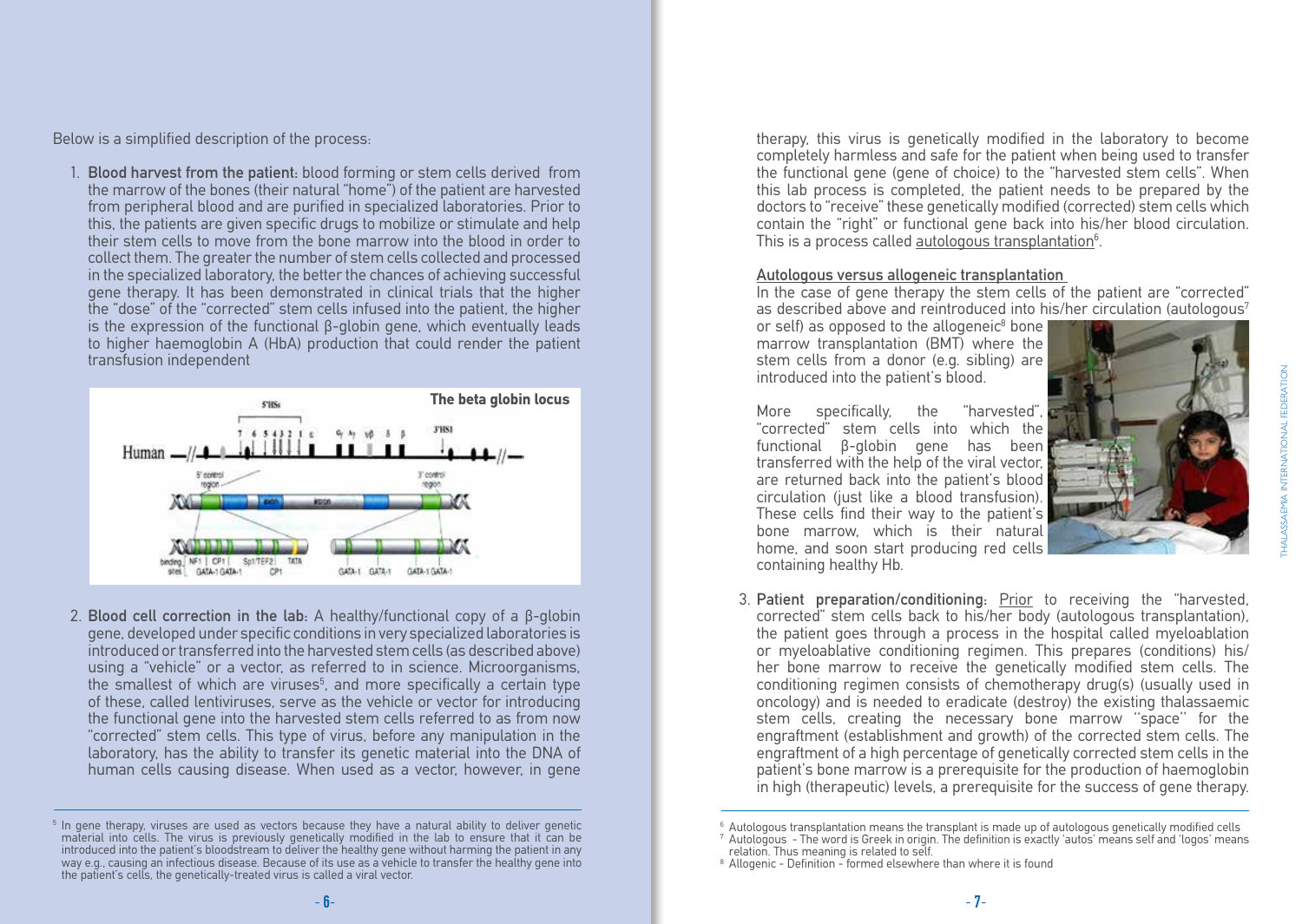

HSC= Haemopoietic stem cells (blood forming)

#### Figure: Gene therapy in thalassaemia (Persons DA, Nature 2010)



### Gene Therapy: Clinical Trials & Results

Evidence from the results of the clinical trials carried out by Bluebird Bio Inc showed that after introducing the "corrected" stem cells in multitransfused β-thalassaemia patients in the context of the gene therapy process:

- I. the majority (4 in 5) of the patients with the less severe form of the disease (those with a non-β<sup>0</sup>/β<sup>0</sup> genotype or otherwise  $β$ <sup>+</sup> genotype) have become transfusion independent shortly after gene therapy.
- II. most patients with the more severe form of thalassaemia (i.e the patients who have the  $β<sup>0</sup>/β<sup>0</sup>$  genotype, and who normally produce no haemoglobin A at all) did not actually become transfusion independent. Many of those, however, had a significant decrease in their annual transfusion requirements.

#### More information to date available about the recent developments:

 $Z$ YNTEGLO<sup>TM</sup> is the new product of the work of Bluebird Bio Inc and is the new therapeutic option for patients with β-thalassaemia major based on the transfer of a functional β-globin gene into the patients' cells. Using a lentiviral vector, functional copies of a modified β-globin gene are added into a patient's own stem cells, thereby addressing the underlying genetic cause of the disease.

Being a highly advanced cell therapy, this should only be administered in a qualified treatment centre by a physician with experience in stem cell transplantation. ZYNTEGLO<sup>™</sup> will be used, based on the published information describing this product, for patients 12 years and older with transfusiondependent β-thalassaemia (TDT) who do not have a  $\beta^{0}/\beta^{0}$  genotype and for whom haematopoietic stem cell transplantation (HSCT) is appropriate but for whom HLA-matched related HSC donor is not available

The most common non-haematological side effects observed in the relevant studies using this product were:

- stomatitis (mouth inflammation)
- febrile neutropenia (fever during neutropenia)
- epistaxis (nosebleed)
- venoocclusive liver disease
- abdominal pain

It is of note that all side effects were consistent with the myeloablative conditioning (preparative) regimen (and were not attributed to the lentiglobin gene therapy product) and that all of them resolved with or without treatment.

A positive opinion adopted by the Committee for Medicinal Products for Human Use (CHMP) of the European Medicines Agency (EMA), on the 29<sup>th</sup> of March 2019, for the product ZYNTEGLO™ is an intermediate step to patients' access to gene therapy. The positive opinion was sent to the European Commission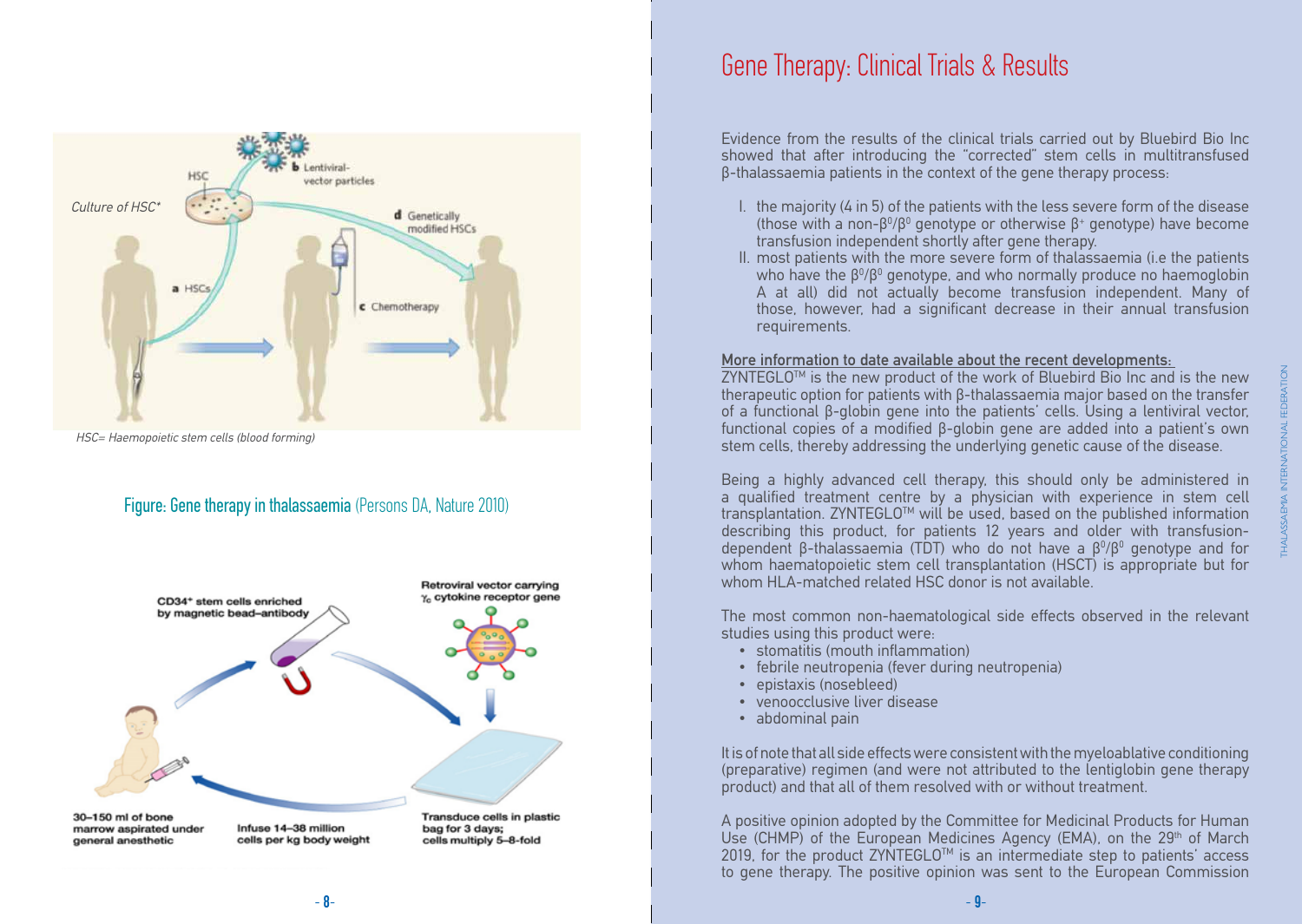which granted, on the 3<sup>rd</sup> of June 2019, the marketing authorisation. Discussions will now start on identifying the centres fulfilling the scientific/medical/quality criteria for undertaking gene therapy and on the decisions about price and reimbursement at the level of each Member State. Such discussions will certainly take into account the existing situation with regards to prevalence and costs of clinical and other care of the patients in a country and the potential role/ use of this product as a curative approach in the context of the national health system of that country.

Clinical trials have also started for sickle cell disease (SCD), although still at an earlier stage compared to the thalassaemia trials. The processes used are similar to those described above, using lentiviral vectors and autotransplants.

#### **Cost**

All advanced cell therapies, including gene therapy treatments, are quite costly, because of high development and production costs.

An important part of the total cost of gene therapy is the high cost of the viral vector, driven by the quantity and type of the vector with highly-skilled human resources, requirements in safety, quality efficacy and regulatory compliance to Advanced Therapy Medicinal Products (ATMPs) and GMP (Good Manufacturing Practice) demands.

Moreover, gene therapy should become more affordable in the coming years as hopefully new products are approved and increased competition between suppliers will most likely favour a decrease in the price of the gene therapy product.

While the cost of gene therapy may initially appear high, a future decrease in manufacturing costs and its curative/longlasting potential could lead to longterm savings, which in turn could facilitate payer's approval.

However, its long-term efficacy and costs still need to be assessed in order to have a more global view of long-term effects on the health care system.

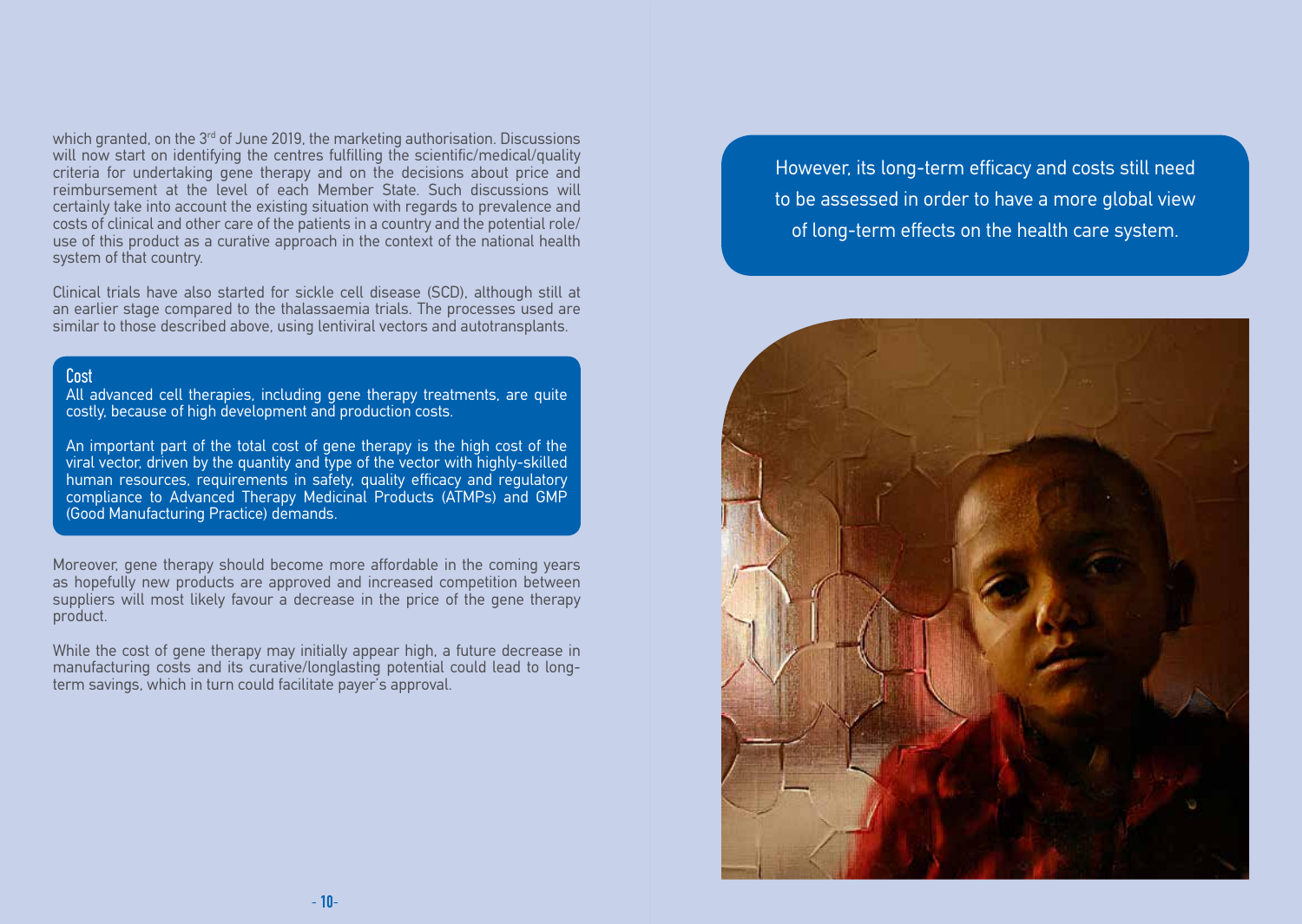Some safety concerns have been raised in current years related to gene therapy and these include:

- i. the possible interference of the healthy gene with other genes,
- ii. the possible early or long-term complications of the chemotherapy used prior to the gene therapy procedure (e.g., severe infections or bleeding, reduced fertility, hormonal changes).

#### Patients views/perspective

#### The results of TIF's survey March 2017 - March 2019

The patients' perspective was demonstrated through analysis of the answers obtained from 1.000 participants in the last survey conducted by TIF amongst its members in 62 countries worldwide.

- Most patients aged 12-20 years old were not familiar with the gene therapy treatment and the few who were aware had limited knowledge.
- Most patients aged 21-50 years old had better, but still not adequate knowledge, on gene therapy treatment and expressed fears and uncertainty about the side effects of chemotherapy (e.g., hair loss, infertility), use of a human immunodeficiency virus (HIV)-derived viral vector, and potential for cancer risk as their younger peers.
- Both age groups focused greatly on the efficiency of the method in transforming their disease into a transfusion independent one and were eager to know :
	- i. the inclusion and exclusion criteria,
	- ii. the centers and the criteria in assigning them to perform gene therapy and
	- iii. expressed their deepest concerns as to whether governments would even consider introducing this approach in the context of their healthcare systems, the greatest majority of which worldwide, are, and have been for some years now, under economic pressures and striving to achieve universal coverage.

In summary, our findings support the importance of providing patients with detailed education on gene therapy treatment taking also into account the fact that many participants of the surveys, irrespective of age, expressed a significant level of fear that on many occasions was due to misconceptions about gene therapy treatment, its risks and side effects.

### Concerns Other gene-based treatment approaches

Today, other gene-based approaches for the treatment of genetic diseases are in the pipeline. Genome editing, for example, is another gene-based approach. It allows scientists in the lab to address the cause and not just the symptoms of genetic diseases by performing a sort of genetic surgery for correcting DNA defects. Technically, genome editing tools are able to change genes by adding, replacing and/or removing sections of DNA, thus correcting the mutation responsible for causing the disease. The latest genome editing system is called CRISPR/Cas9. Published information relates this to faster, cheaper, and more accurate technology than any other system. It is also technically easy to use, which means that may be accessible to a large number of scientists and laboratories. Importantly, this technology is still being developed and it may be some years before genome editing could directly benefit rare disease patients including thalassaemia patients.

Although very promising with potentially a wide range of future clinical applications, significant scientific challenges still need to be overcome before the technique can benefit patients. Recently (2018), the first clinical trial using genome editing for gene therapy of β-thalassaemia was initiated in Germany (ClinicalTrials.gov Identifier: NCT03655678).



Thus genome based approaches in general have implications for national and international communities. Early discussions on safety, ethical issues, impact, and costs before the introduction of these techniques into the clinic, should be a priority not only for clinicians, scientists, ethicists, policy makers but also very importantly for patients.

The role of TIF thus, is extremely important in informing and educating reliably and timely, in working closely with every national patient organization around the globe towards initiating and in conducting early discussions with healthcare professionals and national health policy-makers. TIF has in addition, the special obligation of representing the global patients' perspective on gene therapy at regional, European and international fora including the World Health Organization (WHO).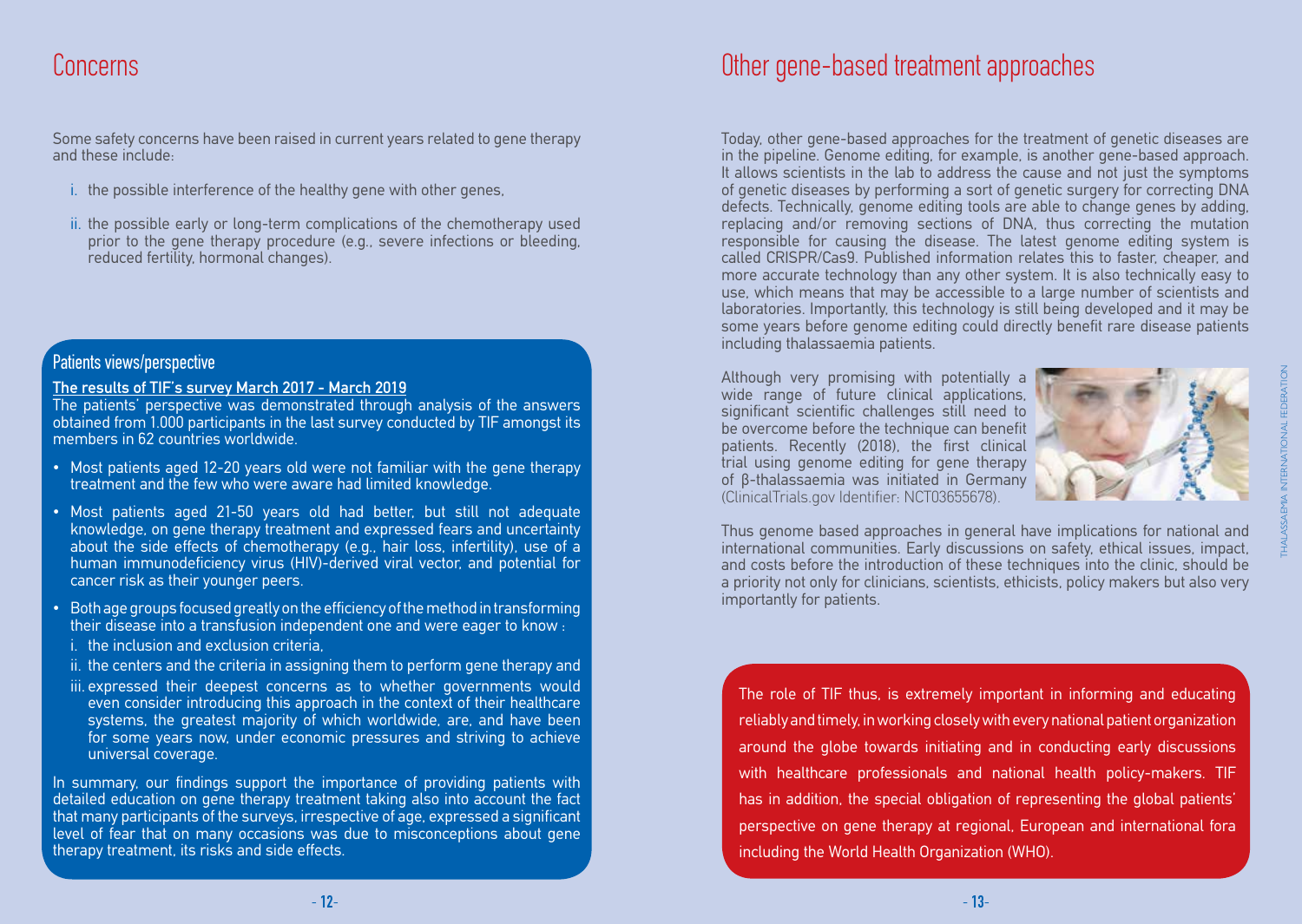#### **Useful sites:**

**U.S. National Library of Medicine** Available at https://ghr.nlm.nih.gov/primer/therapy/genetherapy

**Wikipedia** Available at https://en.wikipedia.org/wiki/Gene\_therapy

**Medscape** Available at https://www.medscape.com/viewarticle/911116

**U.S. Food & Drug Administration - Cellular & Gene Therapy Products** Available at https://www.fda.gov/vaccines-blood-biologics/cellular-genetherapy-products

**European Medicines Agency Gene Therapy Working Party**  Available at https://www.ema.europa.eu/en/node/4853

**NIH Clinical Trials Register** Available at https://clinicaltrials.gov/

**EU Clinical Trials Register** Available at https://www.clinicaltrialsregister.eu/

**Zynteglo®** Available at https://www.zynteglo.eu/

#### **For any questions and/or feedback please contact us**

Tel: +357 22 319 129 • Fax: +357 22 314 552 E-mail: thalassaemia@cytanet.com.cy Website: http://thalassaemia.org.cy

Your Opinion Matters to Us!!

#### **Educational leaflets**

#### Other educational leaflets available:

Educational Leaflet 1: Bone Marrow Transplantation in β-thalassaemia

Educational Leaflet 2: Gene Therapy in β-thalassaemia and other haemoglobin disoders

Educational Leaflet 3: Clinical trials in β-thalassaemia

Educational Leaflet 4: Iron chelation and monitoring for iron load in β-thalassaemia

Educational Leaflet 5: Liver Disease in β-thalassaemia

Educational Leaflet 6: MRI testing in β-thalassaemia

Educational Leaflet 7: Effective Organ Monitoring in β-thalassaemia

Educational Leaflet 8: Blood safety in thalassaemia and other haemoglobin disorders

Educational Leaflet 9: Prevention of Thalassaemia and other haemoglobin disorders

Educational Leaflet 10: New drugs and their impact on the pathophysiology and management of thalassaemia

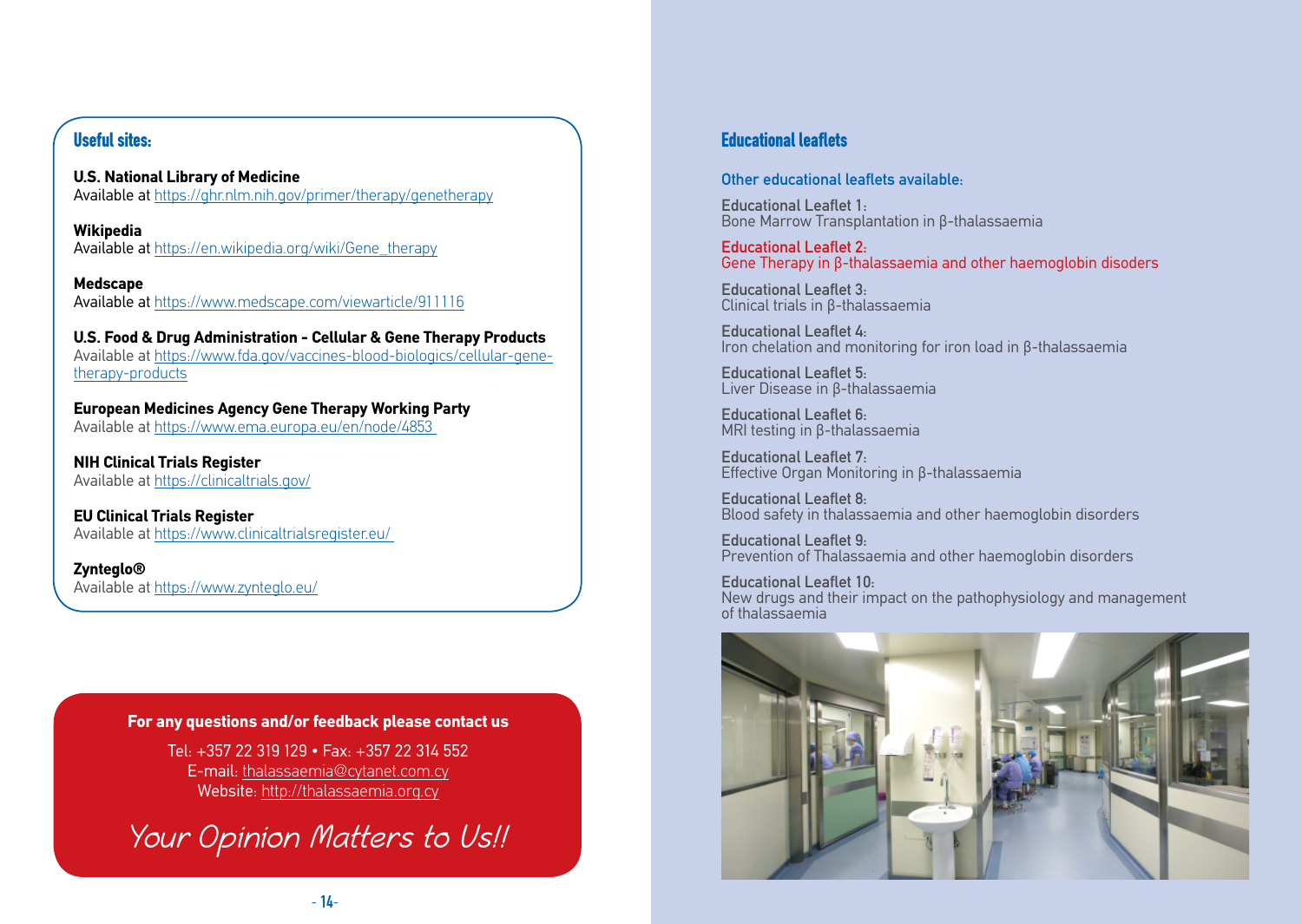#### **TIF's Educational Programme** (in brief)

The Thalassaemia International Federation (TIF) has developed an internationallyrecognised educational programme, with the objective of providing lifelong education opportunities for healthcare professionals, patients and their families, and raise awareness amongst policy makers and the community at at large. These include:

- 1 Conferences and Workshops (national, regional, international)
- 
- 2 Fellowships and Preceptorships<br>i. Renzo Galanello Fellowship Programme<br>ii. TIF Preceptorships
	-
- - -
- 3 Electronic and Mobile Learning<br>i. TIF e-Academy<br>- Thal e-course for patients/parents<br>- e-courses for health care professionals<br>ii. ThaliMe app<br>iii. TIF Digital Library
	-
	-

Help us get the patients' perspective on gene therapy: Complete TIF's Survey at http://bit.ly/2XBS2mo

HOW TO PARTICIPATE: https://thalassaemia.org.cy/education/



## Thal e-Course for patients

### Become an expert patient!

Expert patients can delve deep into the whats and whys of their condition and make meaningful decisions about their health. Very importantly, expert patients can play a<br>key role in the improvement of health, social, economic policies related to their condition and quality of life.

### **TIF's Publications**













kle Cell Diseas













HOW TO ORDER https://thalassaemia.org.cy/publications/tif-publications/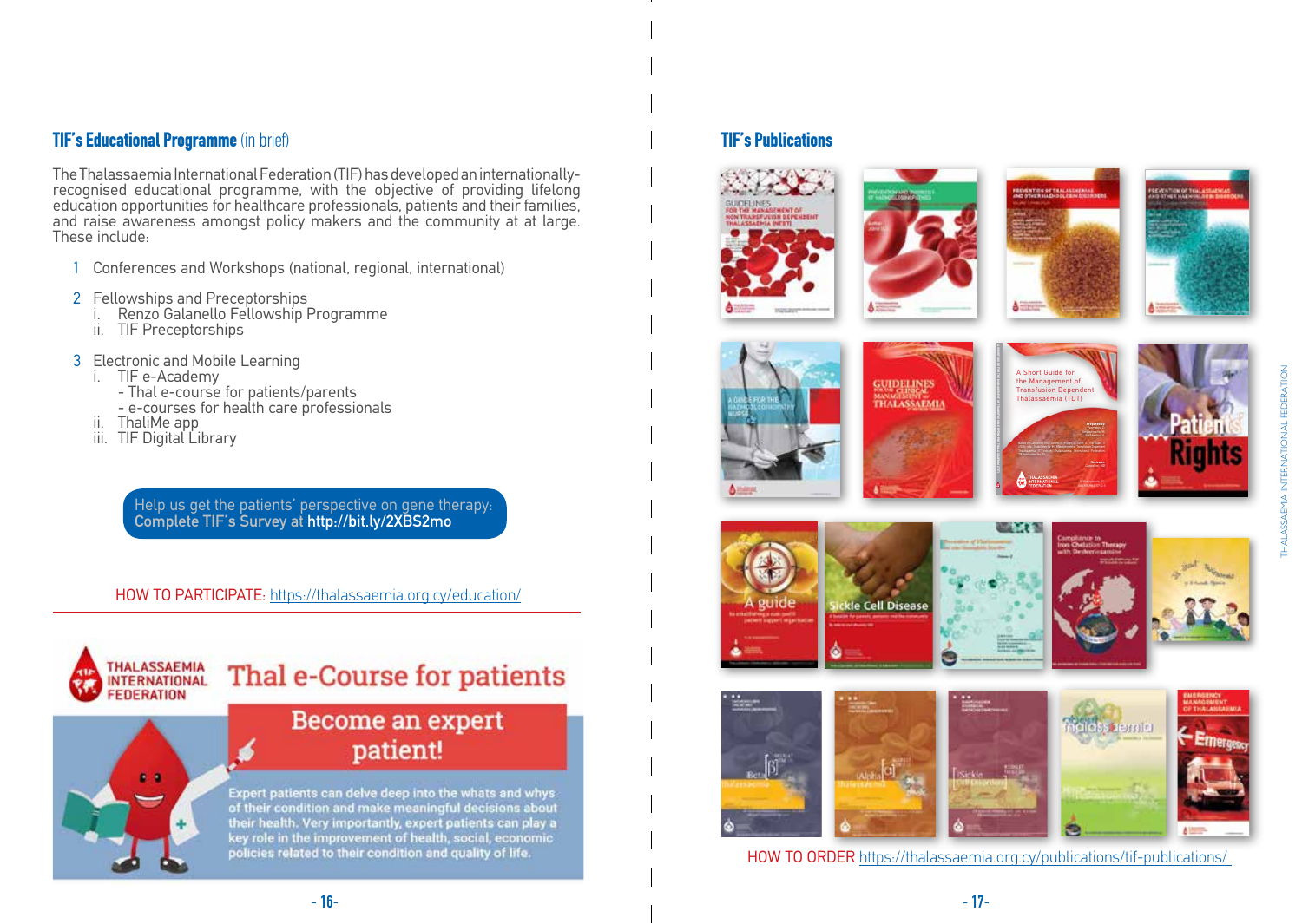#### **A few words about Thalassaemia International Federation (TIF):**

- TIF Thalassaemia International Federation is an NGO founded in 1986 by a small number of patients and families representing National Thalassaemia Associations in Cyprus, Greece, UK, USA and Italy, countries in which these diseases have been recognised as an important matter for public health and where the first programmes for prevention and management were implemented.
- MISSION To improve the survival and quality of life of patients with thalassaemia through the promotion and support of: education, advocacy and capacity building of patients' and their families' awareness and education programmes for the community collaboration with national, regional and international health authorities aiming to (a) prioritise thalassaemia on national, regional and International health agendas; (b) develop and implement national disease specific programmes for its effective control, prevention and holistic care, and research programmes and studies focused on the final, total cure (c) establish equal access of every patient with thalassaemia to high quality health and social care services provided through truly patient-centred healthcare systems.
- VISION Establishment of equal access of every patient with thalassaemia to high quality health and social care services provided through truly patient-centred healthcare systems.

The content of this Educational Leaflet for the Patient entitled "Gene Therapy in β-thalassaemia and other Haemoglobin Disorders" represents the views of the author only and is his/her sole responsibility; it cannot be considered to reflect the views of the European Commission and/ or the Consumers, Health, Agriculture and Food Executive Agency or any other body of the European Union. The European Commission and the Agency do not accept any responsibility for use that may be made of the information it contains.